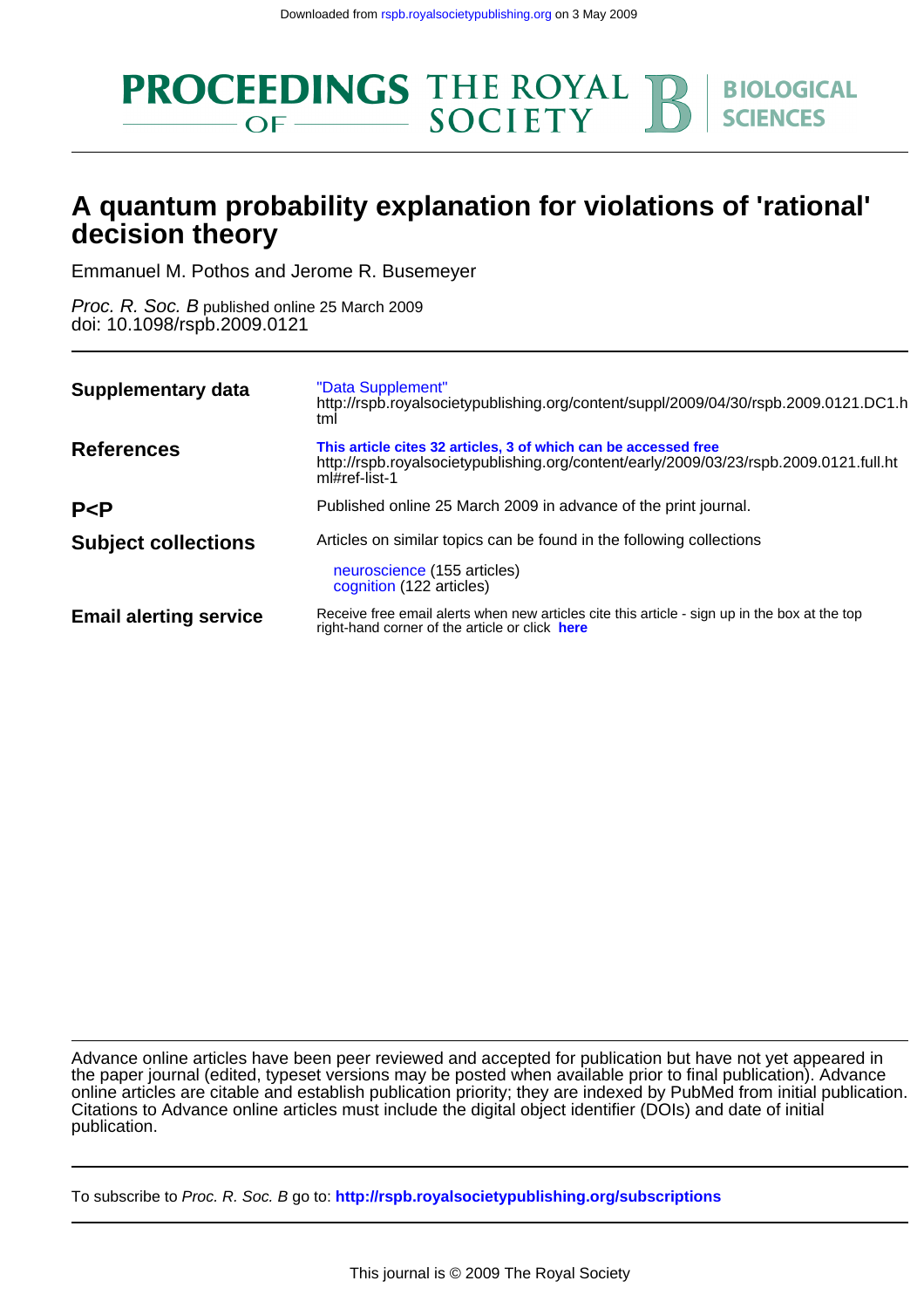



# A quantum probability explanation for violations of 'rational' decision theory

Emmanuel M. Pothos<sup>1,\*</sup> and Jerome R. Busemeyer<sup>2,\*</sup>

<sup>1</sup> Department of Psychology, Swansea University, Swansea SA2 8PP, UK<br><sup>2</sup> Department of Psychology, Indiana University, 10th Street, Pleamington, IN 474  ${}^{2}$ Department of Psychology, Indiana University, 10th Street, Bloomington, IN 47405, USA

Two experimental tasks in psychology, the two-stage gambling game and the Prisoner's Dilemma game, show that people violate the sure thing principle of decision theory. These paradoxical findings have resisted explanation by classical decision theory for over a decade. A quantum probability model, based on a Hilbert space representation and Schrödinger's equation, provides a simple and elegant explanation for this behaviour. The quantum model is compared with an equivalent Markov model and it is shown that the latter is unable to account for violations of the sure thing principle. Accordingly, it is argued that quantum probability provides a better framework for modelling human decision-making.

Keywords: Prisoner's Dilemma; quantum probability; decision-making; cognitive science

# 1. INTRODUCTION

Cognitive science is concerned with providing formal, computational descriptions for various aspects of cognition. Over the last few decades, several frameworks have been thoroughly examined, such as formal logic (e.g. St Evans et al. 1991), information theory (e.g. Chater 1999), classical (Bayesian) probability (e.g. Tenenbaum & Griffiths 2001), neural networks (Rumelhart & McClelland 1986) and a range of formal, symbolic systems (e.g. Anderson et al. [1997\). B](#page-8-0)eing able to establish [an advantag](#page-7-0)[e](#page-8-0) [of](#page-8-0) [one](#page-8-0) computational approach o[ver another is clearly a funda](#page-8-0)mental issue for co[gnitive scientists. Two criteria are](#page-8-0) needed to achieve this goal: one is to establish a s[triking empirical](#page-7-0) [findin](#page-7-0)g that provides a strong theoretical challenge and the other is to provide a rigorous mathematical argument that a theoretical class fails to meet this challenge. This paper reviews findings that challenge the classical (Bayesian) probability approach to cognition, and proposes to exchange this with a more generalized (quantum) probability approach.

The empirical challenge is provided by two experimental tasks in decision-making, the Prisoner's Dilemma and the two-stage gambling task, which have had an enormous influence on cognitive psychology (and economics—there are over 31 000 citations to Tversky's work, one of the researchers who first studied these tasks, e.g. Tversky & Kahneman 1983; Shafir & Tversky 1992; Tversky & Shafir 1992). These experimental tasks are important because they show a violation of a fundamental law of classical (Bayesian) probability theory that, when app[lied to human decision-making, is called the 'sure](#page-8-0) [thing' principle \(Savage](#page-8-0) 1954).

The sure thing principle (Savage 1954) is fundamental to classical decision theory: if you prefer action A over B under state of the world  $X$ , and you also prefer A over B under the complementary state  $\sim X$ , then you should prefer A over B when the state is unknown. This principle was tested by Tversky & Shafir (1992) in a simple twostage gambling experiment: participants were told that they had just played a gamble (even chance to win \$200 or lose \$100), and then they were asked to choose whether to play the same ga[mble a second time. In](#page-8-0) one condition, they knew they won the first play; in a second condition, they knew they lost the first play; and in a third condition, they did not know the outcome. Surprisingly, the results violated the sure thing principle: following a win/loss, the participants chose to play again on 69%/ 59%, respectively, of the trials; but when the outcome was unknown, they chose only to play again on 36 per cent of the trials. This preference reversal was observed at the individual level of analysis with real money at stake.

Similar results were obtained using a two-person Prisoner's Dilemma game with pay-offs defined for each player as in table 1. The Nash equilibrium in standard game theory is for both parties to defect. Three conditions are used to test the sure thing principle: in an 'unknown' condition, you act without knowing your opponent's action; in the 'kno[wn defe](#page-2-0)ct' condition, you know your opponent will defect before you act; and in the 'known cooperate' condition, you know your opponent will cooperate before you act. According to the sure thing principle, if you prefer to defect, regardless of whether you know your opponent will defect or cooperate, then you should prefer to defect even when your opponent's action is unknown.

Once again, people frequently violate the sure thing principle (Shafir & Tversky 1992)—many players defected knowing the opponent defected and knowing the opponent cooperated, but they switched and decided to cooperate when they did not know the opponent's action. This pref[erence reversal by m](#page-8-0)any players caused the proportion of defections for the unknown condition to fall below the proportions observed under the known conditions. This key finding of Shafir & Tversky (1992) has been replicated in several subsequent studies (Croson 1999; Li & Taplin 2002; Busemeyer et al. 2006a; table 2).

<sup>\*</sup> Authors for c[orrespondence \(e.m.potho](#page-8-0)s@swansea.ac.uk; jbusemey@indiana.edu).

The work was carried out equally between the two institutions. Electronic supplementary material is available at http://dx.doi.org/10. 1098/rspb.2009.0121 or via http://rspb.royalsocietypublishing.org.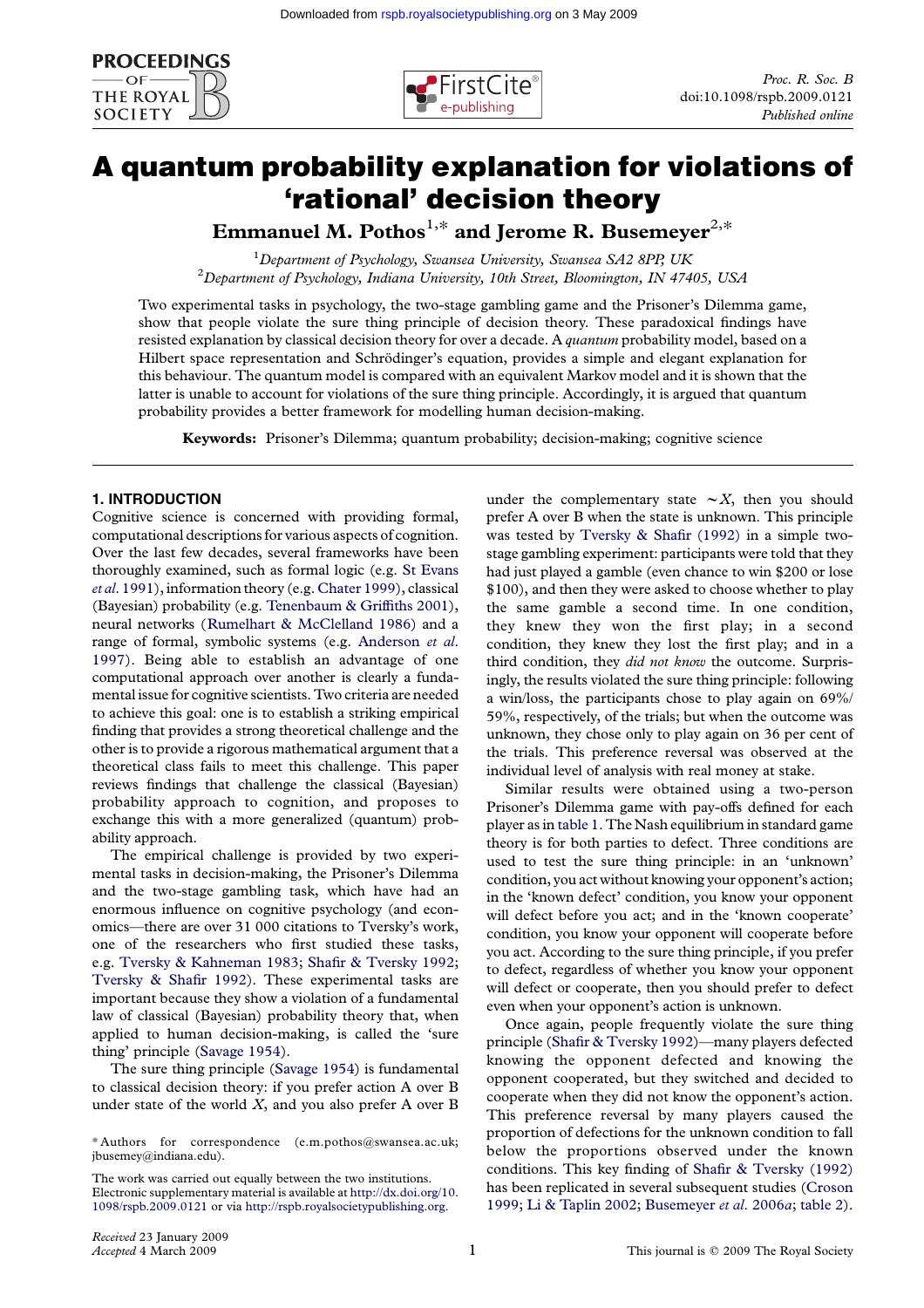<span id="page-2-0"></span>Table 1. Example pay-off matrix for a Prisoner's Dilemma game.

| you defect                                  | you cooperate          |  |  |
|---------------------------------------------|------------------------|--|--|
| other defects<br>other: 10<br>vou: $10$     | other: 25<br>vou: 5    |  |  |
| other cooperates<br>other: $5$<br>vou: $25$ | other: 20<br>vou: $20$ |  |  |

Table 2. Empirically observed proportion of defections in different conditions in the Prisoner's Dilemma game.

| study                          | defect | known to known to<br>cooperate unknown |    |
|--------------------------------|--------|----------------------------------------|----|
| Shafir & Tversky (1992)        | 97     | 84                                     | 63 |
| Croson (1999; avg. of first 67 |        | 32                                     | 30 |
| two experiments)               |        |                                        |    |
| Li & Taplan (2002)             | 83     | 66                                     | 60 |
| Busemeyer et al. (2006a)       | 91     | 84                                     | 66 |
| average                        | 84     | 66                                     | 55 |
| O model                        | 81     | 65                                     | 57 |

[Note that Prisoner'](#page-7-0)s Dilemma is a task that has attracted widespread attention not just from decisionmaking scientists. For example, it has been intensely studied in the context of how altruistic and cooperative behaviour can arise in both humans and animals (e.g. Axelrod & Hamilton 1981; Stephens et al. 2002; Kefi et al. 2007). Violations of the sure thing principle specifically have not been demonstrated in animal cognition. However, both Shafir (1994) and Waite (2001) [showed that](#page-7-0) transitivity, [another fundamental](#page-8-0) [aspect of classica](#page-8-0)l probability theory, can be violated in animal preference choice (with grey jays and bees, respectively). Also, it turns [out that a core](#page-8-0) elem[ent of](#page-8-0) [our mo](#page-8-0)del for human decision-making in the Prisoner's Dilemma has an analogue in animal cognition, raising the possibility that such a model may be applicable to animal cognition as well.

We present an alternative probabilistic framework for modelling decision-making, based on quantum probability. Why consider a quantum probability model for decision-making? The original motivation for the development of quantum mechanics in physics was to explain findings that seemed paradoxical from a classical point of view. Similarly, paradoxical findings in psychology have made a growing number of researchers seek explanations that make use of the quantum formalism in cognitive situations. For example, Aerts & Aerts (1994; see also Khrennikov 2004; La Mura in press; Mogiliansky et al. in press) modelled incompatibility and interference effects that arise in human preference judgements. Gabora & Aerts (2002; see also Aerts & Gabora 2005a,b; Aerts et al. [in press\) modelled puzzling finding](#page-8-0)s [found in human](#page-8-0) [reasonin](#page-8-0)g with conceptual combinations. Bordley (1998; see also Franco in press) modelled paradoxical results [obta](#page-8-0)ined wi[th human probability judgements.](#page-7-0) [Van Rijs](#page-7-0)bergen (2004; see also Widdows 2006; Bruza et al. 2008) showed that classical logic does not appe[ar the](#page-7-0) right type o[f logic when dealing](#page-8-0) with classes of objects and a more appropriate representation for classes is possible

[with mathem](http://rspb.royalsocietypublishing.org/)atical tools from quantum theory. Such approaches can be labelled 'geometric' (cf. Aerts & Aerts 1994) in that they use the geometric properties of Hilbert space representations and the measurement principles of quantum theory, but not the dynamical aspects of quantum theory (time evolution with Schrö[dinger's equ](#page-7-0)ation).

A much smaller number of applications have attempted to apply quantum dynamics to cognition. For example, Atmanspacher et al. (2002) modelled oscillations in human perception of impossible figures. Aerts et al. (2004) modelled how a human observer alternates between perceiving the statements in a liar's paradox [situation as false and true.](#page-7-0) Busemeyer et al. (2006b) presented a quantum model for signal dete[ction type of](#page-7-0) [human](#page-7-0) decision processes. Our proposal builds on this latter work (and particularly that of Busemeyer et al. 2006a). We were interested i[n a model that would have](#page-7-0) implications for the time course of a decision, as well as accurately predicting choice probabilities in the Prisoner's Dilemma and two-stage gambling task. [A novel aspect of](#page-7-0) [our pro](#page-7-0)posal is that we attempt to derive a relevant Hamiltonian *a priori*, on the basis of the psychological parameters of the decision-making situation.

Finally, note that the goal of models such as the above is to formulate a mathematical framework for understanding the behavioural findings from cognition and decision-making. This objective must be distinguished from related ones, such as constructing new game strategies using quantum game theory (Eisert et al. 1999), modelling the biology of the brain using quantum mechanics (Pribram 1993; Hameroff & Penrose 1996) or developing new algorithms for quantum computation (Nielsen & Chuang 2000).

[Th](#page-8-0)e violation of the sure thing prin[ciple](#page-8-0) [readily](#page-8-0) suggests th[at a classical probability model for Tver](#page-8-0)sky and Shafir's results will fail. We go beyond intuition and [develop a standard Mar](#page-8-0)kov model for the two-stage gambling task and the Prisoner's Dilemma, to prove that this model can never account for the empirical findings. In this way we motivate a more general model, based on quantum probability. Researchers have recently successfully explored applications of the quantum mechanics formalism outside physics (for example, notably computer science, e.g. Grover 1997). Explorations of how the quantum principles could apply in psychology have been slow, partly because of a confusion of whether such attempts implicate a statement that the operation of the brain is quan[tum mechanic](#page-8-0)al (e.g. Hameroff & Penrose 1996). This could be the case or not (cf. Marr 1982), but it is not the issue at stake: rather, we are asking whether quantum probability could provide an appropriate mathematical framework for understand[ing/modelling certain](#page-8-0) [behav](#page-8-0)ioural aspects of cognition. Key pro[blems in su](#page-8-0)ch an endeavour are (i) what is an appropriate Hilbert space representation of the task, (ii) what is the psychological motivation for the corresponding Hamiltonian, and (iii) what is the meaning of time evolution in this context? We address all these problems in our quantum probability model of decision-making in the Prisoner's Dilemma task and the two-stage gambling task. The model is described with respect to the Prisoner's Dilemma task, but extension to the two-stage gambling task is straightforward.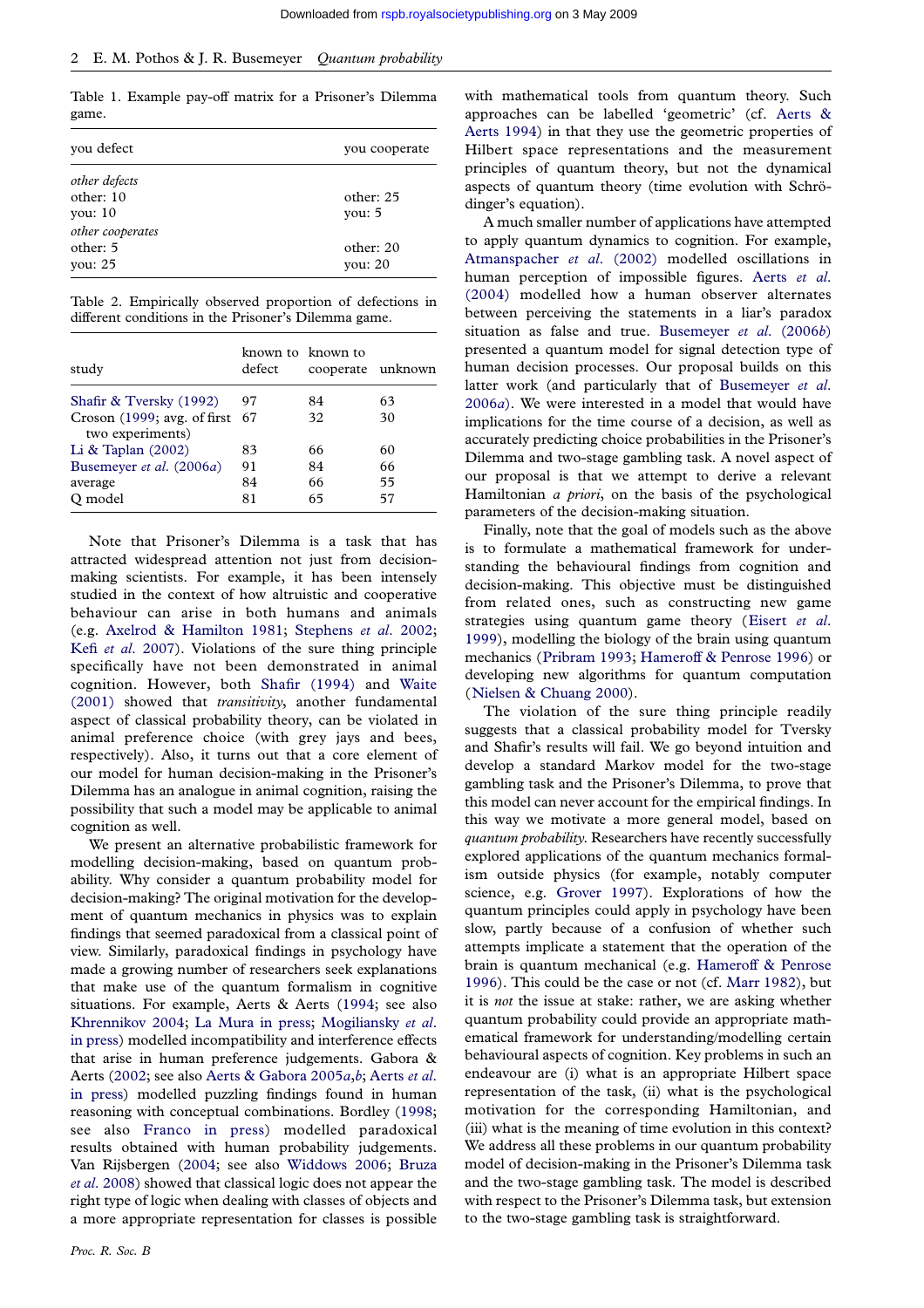# 2. DESCRIPTION OF THE MODEL

#### (a) Step 1: representation of beliefs and actions

The Prisoner's Dilemma game involves a set of four mutually exclusive and exhaustive outcomes  $Q = {B_D A_D}$ ,  $B_D A_C$ ,  $B_C A_D$ ,  $B_C A_C$ , where  $B_i A_j$  represents your belief that your opponent will take the ith action, but you intend to take the jth action (D, defect; C, cooperate). For both the Markov and quantum models, we assume that the probabilities of the four outcomes can be computed from a  $4 \times 1$  state vector

$$
\psi = \begin{bmatrix} \psi_{\text{DD}} \\ \psi_{\text{DC}} \\ \psi_{\text{CD}} \\ \psi_{\text{CC}} \end{bmatrix}.
$$

For the Markov model,  $\psi_{ij} = Pr[$ observe belief *i* and action j], with  $\sum_i \sum_j \psi_{ij} = 1$ . For the quantum model,  $\psi_{ij}$ is an amplitude, so that  $|\psi_{ij}|^2 = Pr[$  observe belief i and action j], with  $\sum_i \sum_j |\psi_{ij}|^2 = 1$ . For both models, we assume that the individual begins the decision process in an uninformed state:

$$
\psi_0 = \frac{1}{4} \begin{bmatrix} 1 \\ 1 \\ 1 \\ 1 \end{bmatrix},
$$

for the Markov model and

$$
\psi_0 = \frac{1}{2} \begin{bmatrix} 1 \\ 1 \\ 1 \\ 1 \end{bmatrix},
$$

for the quantum model.

## (b) Step 2: inferences based on prior information

Information about the opponent's action changes the initial state  $\psi_0$  into a new state  $\psi_1$ .

If the opponent is known to defect, the state changes to

$$
\psi_1 = \frac{1}{2} \begin{bmatrix} 1 \\ 1 \\ 0 \\ 0 \end{bmatrix},
$$

for the Markov model, and



for the quantum model; similarly, if the opponent is known to cooperate, the state changes to



[for the Ma](http://rspb.royalsocietypublishing.org/)rkov model and

$$
\psi_1 = \frac{1}{\sqrt{2}} \begin{bmatrix} 0 \\ 0 \\ 1 \\ 1 \end{bmatrix},
$$

for the quantum model. If no information is provided, then the state remains unchanged so that  $\psi_1 = \psi_0$ .

#### $(c)$  Step 3: strategies based on pay-offs

The decision-maker must evaluate the pay-offs in order to select an action, which changes the previous state  $\psi_1$  into a final state  $\psi_2$ . We assume that the time evolution of the initial state to the final state corresponds to the thought process leading to a decision.

For the Markov model, we can model this change using a Kolmogorov forward equation  $(d\psi/dt) = K_A \cdot \psi$ , which has a solution  $\psi_2(t) = e^{t \cdot K_A} \cdot \psi_1$ . The matrix  $T(t) = e^{t \cdot K_A}$  is a transition matrix, with  $T_{ii}(t)$  = Pr[transiting to state *i* from  $\sum_i T_{ij} = 1$  to guarantee that  $\psi_2$  sums to unity. Initially, state *j* during time period  $t$ ]. The transition matrix satisfies we assume

$$
K_{\rm A} = \begin{bmatrix} K_{\rm Ad} & 0 \\ 0 & K_{\rm Ac} \end{bmatrix}, \quad \text{where} \quad K_{\rm Ai} = \begin{bmatrix} -1 & \mu_i \\ 1 & -\mu_i \end{bmatrix}.
$$
 (1.1*a*)

The intensity matrix  $K_A$  transforms the state probabilities to favour either defection or cooperation, depending on the parameters  $\mu_d$  or  $\mu_c$ , which correspond to your gain if you defect, depending on whether you believe the opponent will defect or cooperate, respectively; these parameters depend on the pay-offs associated with different actions, and will be considered shortly. The intensity matrix requires  $K_{ij} > 0$  for  $i \neq j$  and  $\sum_i K_{ij} = 0$  to guarantee that  $e^{t \cdot K_A}$  is a transition matrix.

For the quantum model, the time evolution is determined by Schrödinger's equation  $i \cdot (\mathrm{d}\psi/\mathrm{d}t) = H_A \cdot \psi$  with solution  $\psi_2(t) = e^{-i \tau H_A} \psi_1$ . The matrix  $U(t) = e^{-i \tau H_A}$  is unitary with  $|U_{ij}(t)|^2 = Pr[$ transiting to state *i* from state *j* during time period t]. This matrix must satisfy  $U^{\dagger}U=I$  (identity matrix) to guarantee that  $\psi_2$  retains unit length (U<sup>†</sup> is the adjoint of U). Initially, we assume that

$$
H_{\rm A} = \begin{bmatrix} H_{\rm Ad} & 0 \\ 0 & H_{\rm Ac} \end{bmatrix}, \text{ where } H_{\rm Ai} = \frac{1}{\sqrt{1 + \mu_i^2}} \begin{bmatrix} \mu_i & 1 \\ 1 & -\mu_i \end{bmatrix}.
$$
  
(1.1*b*)

The Hamiltonian  $H_A$  rotates the state to favour either defection or cooperation, depending on the parameters  $\mu_d$  or  $\mu_c$ , which (as before) correspond to your gain if you defect, depending on whether you believe the opponent will defect or cooperate, respectively. The Hamiltonian must be Hermitian ( $H_{\rm A}^\dagger$  =  $H_{\rm A}$ ) to guarantee that  $U$  is unitary.

For both models, the parameter  $\mu_i$  is assumed to be a monotonically increasing utility function of the differences in the pay-offs for each of your actions, depending on the opponent's action:  $\mu_d = u(x_{DD} - x_{DC})$ and  $\mu_c = u(x_{CD} - x_{CC})$ , where  $x_{ii}$  is the pay-off you receive if your opponent takes action  $i$  and you take action  $j$ . For example, given the pay-offs in table 1,  $u_{\text{DD}} = x(10, 10)$ ,  $u_{\text{DC}} = x(25, 5), u_{\text{CD}} = x(5, 25)$  and  $u_{\text{CC}} = x(20, 20)$ . Assuming that utility is determined solely by your own payoffs, then  $\mu_d = u(x_{DD} - x_{DC}) = u(5) = \mu = u(x_{CD} - x_{CC}) = \mu_c$ .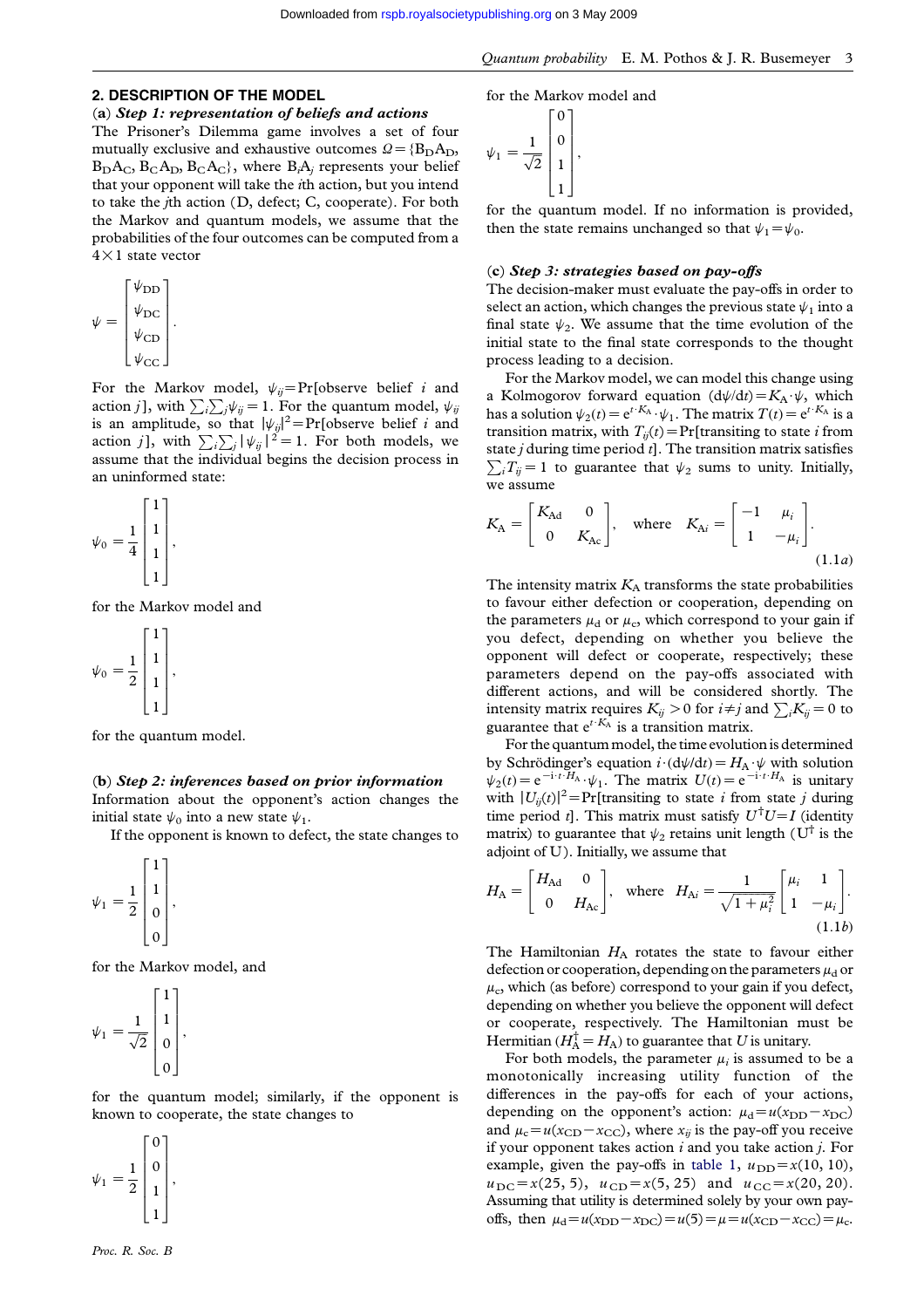In other words, typically,  $\mu_i$  can be set equal to the difference in the pay-offs (possibly multiplied by a constant, scaling factor), although more complex utility functions can be assumed.

For both models, a decision corresponds to a measurement of the state  $\psi_2(t)$ . For the Markov model, Pr[you defect] =  $Pr[D] = (\psi_{DD} + \psi_{CD})$ ; similarly, for the quantum model, Pr[you defect] =  $Pr[D] = (|\psi_{DD}|^2 + |\psi_{CD}|^2)$ .

Inserting equation (1.1a) into the Kolmogorov equation and solving for  $\psi_2(t)$  yields the following probability when the opponent's action is known:

$$
Pr[D] = \left(\frac{\mu}{1+\mu}\right) \cdot (1 - e^{-(\mu+1) \cdot t}) + \frac{e^{-(\mu+1) \cdot t}}{2}.
$$

This probability gradually grows monotonically from (1/2) at  $t=0$  to  $(\mu/(1+\mu))$  as  $t\rightarrow\infty$ . The behaviour of the quantum model is more complex. Inserting equation  $(1.1b)$  into the Schrödinger equation and solving for  $\psi_2(t)$  yields:

$$
Pr[D] = \left(\frac{1}{2} + \frac{\mu}{1+\mu^2} \cdot \sin\left(\frac{\pi}{2} \cdot t\right)^2\right).
$$

For  $-1 < \mu < +1$ , this probability increases across time from (1/2) at  $t=0$  to  $((1/2)+(\mu/(1+\mu^2)))$  at  $t=1$ , and subsequently it oscillates between the minimum and maximum values. Empirically, choice probabilities in laboratorybased, decision-making tasks monotonically increase across time (for short decision times, see Diederich & Busemeyer 2006), and so a reasonable approach for fitting the model is to assume that a decision is reached within the interval  $(0 < t < 1)$  for the quantum model  $(t=1$  would correspond to approx. 2 s for such tasks).

Equations  $(1.1a)$  and  $(1.1b)$  pr[oduce](#page-8-0) [reasonable](#page-8-0) [choice](#page-8-0) [mode](#page-8-0)ls when the action of the opponent is known. However, when the opponent's action is unknown, both models predict that the probability of defection is the average of the two known cases, which fails to explain the violations of the sure thing principle. The  $K_A$  and  $H_A$ components of each model can be understood as the 'rational' components of each model, whereby the decision-maker is simply assumed to try to maximize utility. In §2d we introduce a component in each model for describing an *additional* influence on the decision-making process, which can lead to decisions that do not maximize expected utility (and so could lead to violations of the sure thing principle). These two components in each model have to be separate since in many cases the behaviour of decision-makers can be explained (just) by an urge to maximize expected utility. The difference between the Markov model and the quantum one relates to how the two components are combined with each other. Importantly, we prove that the Markov model still cannot produce the violations of the sure thing principle even when this second, non-rational component is added. Only the quantum model explains the result.

# (d) Step 4: strategies based on evaluations of both beliefs and pay-offs

To explain violations of the sure thing principle, we introduce the idea of cognitive dissonance (Festinger 1957). People tend to change their beliefs to be consistent with their actions. In the case of the Prisoner's Dilemma game, this motivates a change of beliefs about what the opponent will do in a direction that is consis[tent with](#page-8-0)

[the person's in](http://rspb.royalsocietypublishing.org/)tended action. In other words, if a player chooses to cooperate he/she would tend to think that the other player will cooperate as well. The reduction in cognitive dissonance is an intriguing, and extensively supported, cognitive process. It has been shown with monkeys (Egan et al. 2007), suggesting that the applicability of our model might extend to such animals. Shafir & Tversky (1992) explained it in terms of a personal bias for 'wishful thinking' and Chater et al. (2008) by considering a statisti[cal approach ba](#page-8-0)sed on Simpson's paradox (specifically, Chater et al. showed that, in a P[risoner's](#page-8-0) [Dilemma game,](#page-8-0) the propensity to cooperate or defect would depend on assumption[s about what the oppo](#page-7-0)nent would do, given whether the parameters of the game would encourage cooperation or defection). Such approaches may not be incompatible (for example, wishful thinking may have an underlying statistical explanation).

Although cognitive dissonance tendencies can be implemented in both the Markov and quantum models, we shall see that it does not help the Markov model, and only the quantum model explains the sure thing principle violations.

For the Markov model, an intensity matrix that produces a change of wishful thinking is

$$
K_{\rm B} = \left( \begin{bmatrix} -1 & 0 & +\gamma & 0 \\ 0 & 0 & 0 & 0 \\ +1 & 0 & -\gamma & 0 \\ 0 & 0 & 0 & 0 \end{bmatrix} + \begin{bmatrix} 0 & 0 & 0 & 0 \\ 0 & -\gamma & 0 & +1 \\ 0 & 0 & 0 & 0 \\ 0 & +\gamma & 0 & -1 \end{bmatrix} \right).
$$
(1.2*a*)

The first/second matrix changes beliefs about the opponent towards defection/cooperation when you plan to defect/cooperate, respectively.

Note that

$$
\frac{d}{dt} \cdot \begin{bmatrix} \psi_{\text{DD}} \\ \psi_{\text{DC}} \\ \psi_{\text{CD}} \\ \psi_{\text{CC}} \end{bmatrix} = \begin{bmatrix} -1 & 0 & +\gamma & 0 \\ 0 & -\gamma & 0 & +1 \\ +1 & 0 & -\gamma & 0 \\ 0 & +\gamma & 0 & -1 \end{bmatrix} \cdot \begin{bmatrix} \psi_{\text{DD}} \\ \psi_{\text{DC}} \\ \psi_{\text{CD}} \\ \psi_{\text{CD}} \end{bmatrix} = \begin{bmatrix} \gamma \cdot \psi_{\text{CD}} + \psi_{\text{DD}} \\ \psi_{\text{CC}} - \gamma \cdot \psi_{\text{DC}} \\ \psi_{\text{DD}} - \gamma \cdot \psi_{\text{CD}} \\ \gamma \cdot \psi_{\text{DC}} - \cdot \psi_{\text{CC}} \end{bmatrix}.
$$

If  $\gamma$  > 1, then the rate of increase for the first and last rows is greater than that for the middle rows, leading to an increase in the probabilities that beliefs and actions agree. For example, setting  $\gamma=10$  at  $t=1$  produces

$$
e^{t \cdot K_B} \cdot \psi_0 = \begin{bmatrix} 0.45 \\ 0.05 \\ 0.05 \\ 0.45 \end{bmatrix},
$$

where it can be seen that beliefs tend to match actions, achieving a reduction in cognitive dissonance. For the quantum model, a Hamiltonian that produces this change is

$$
H_{\rm B} = \frac{-\gamma}{\sqrt{2}} \cdot \left( \begin{bmatrix} +1 & 0 & +1 & 0 \\ 0 & 0 & 0 & 0 \\ +1 & 0 & -1 & 0 \\ 0 & 0 & 0 & 0 \end{bmatrix} + \begin{bmatrix} 0 & 0 & 0 & 0 \\ 0 & -1 & 0 & +1 \\ 0 & 0 & 0 & 0 \\ 0 & +1 & 0 & +1 \end{bmatrix} \right).
$$
\n(1.2b)

The first/second matrix rotates beliefs about the opponent towards defection/cooperation when you plan to defect/cooperate, respectively. Note that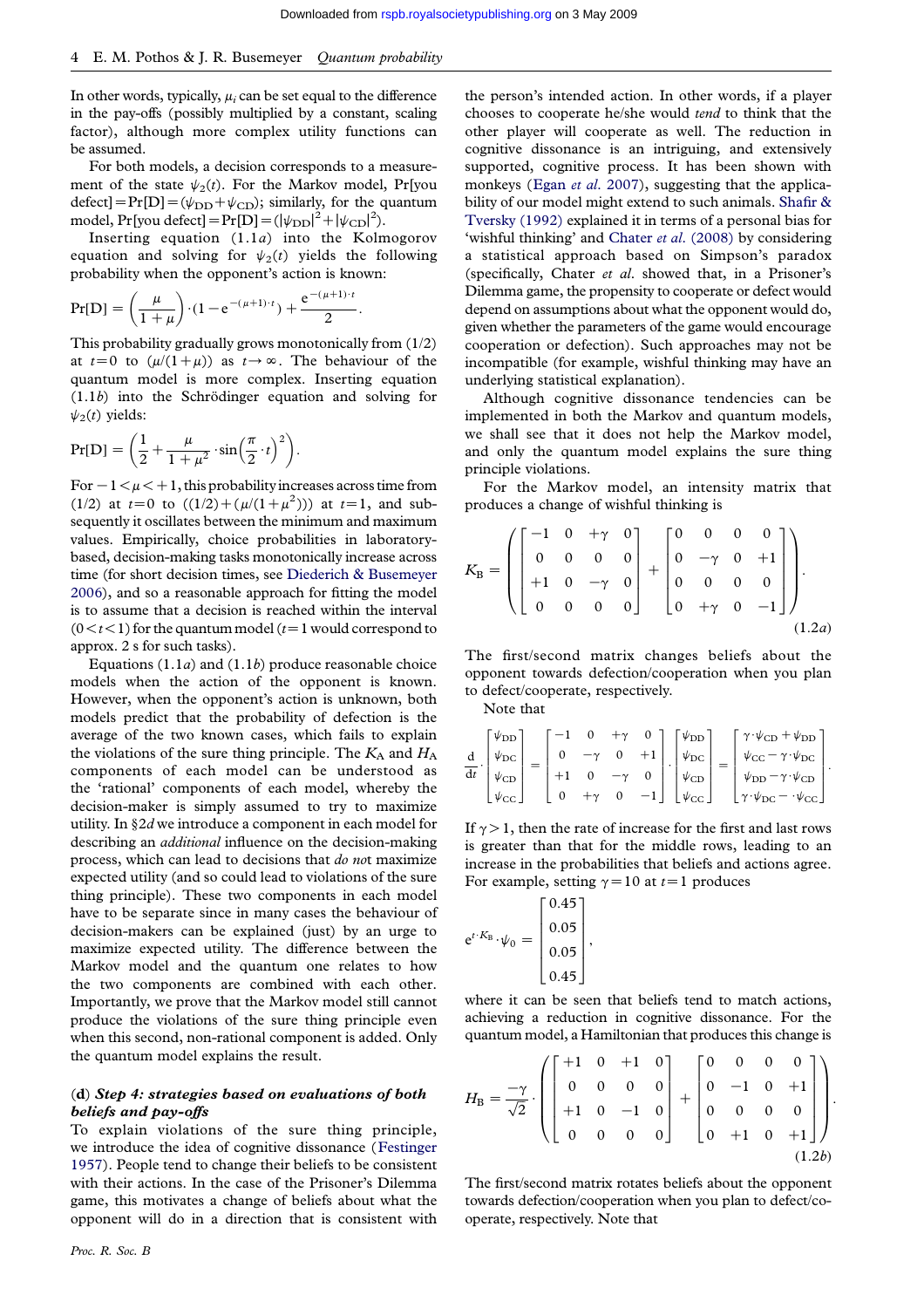$$
\frac{d}{dt} \cdot \begin{bmatrix} \psi_{\text{DD}} \\ \psi_{\text{DC}} \\ \psi_{\text{CD}} \end{bmatrix} = -i \cdot \frac{-\gamma}{\sqrt{2}} \cdot \begin{bmatrix} +1 & 0 & +1 & 0 \\ 0 & -1 & 0 & +1 \\ +1 & 0 & -1 & 0 \\ 0 & +1 & 0 & +1 \end{bmatrix} \cdot \begin{bmatrix} \psi_{\text{DD}} \\ \psi_{\text{DC}} \\ \psi_{\text{CD}} \end{bmatrix}
$$

$$
= i \cdot \frac{\gamma}{\sqrt{2}} \cdot \begin{bmatrix} \psi_{\text{DD}} + \psi_{\text{CD}} \\ \psi_{\text{DC}} - \psi_{\text{DC}} \\ \psi_{\text{DD}} - \psi_{\text{CD}} \\ \psi_{\text{DC}} + \psi_{\text{CC}} \end{bmatrix}.
$$

If  $\gamma$  > 0, then the rate of increase for the first and last rows is greater than that for the middle rows, so that, as before, there is an increase in the amplitudes for the states in which beliefs and actions agree. For example, setting  $\gamma=1$  at  $t = \pi/2$  produces  $e^{-i \tau H_B} \psi_0$  which results in a vector of squared magnitudes

$$
= \begin{bmatrix} 0.50 \\ 0.00 \\ 0.00 \\ 0.50 \end{bmatrix}.
$$

In both the Markov and quantum models, we can see that the above intensity matrix/Hamiltonian, respectively, makes beliefs and actions correlated.

By itself, equation  $(1.2a)$  and  $(1.2b)$  is an inadequate description of behaviour in the Prisoner's Dilemma, because it cannot explain how preferences vary with payoffs. We need to combine equations  $(1.1a)$ ,  $(1.1b)$  and (1.2a), (1.2b) to produce an intensity matrix  $K_C = K_A + K_B$ or a Hamiltonian  $H_C = H_A + H_B$ , so that the time evolution of the initial state to the final state reflects the influences of both the pay-offs and the process of wishful thinking. Note that in this combined model, both beliefs and actions are evolving simultaneously and in parallel.

Accordingly, we suggest that the final state is determined by  $\psi_2 = e^{t \cdot K_C} \cdot \psi_1$  for the Markov model and  $\psi_2 = e^{-i \cdot t \cdot H_C} \cdot \psi_1$  for the quantum model. Each model has two free parameters: one changes the actions using equation  $(1.1a)$  and  $(1.1b)$  and depends on pay-offs  $(i.e.  $\mu$ ), and the other that corresponds to a psychological$ bias to assume the opponent will act as we do with equation (1.2a) and (1.2b) (i.e.  $\gamma$ ).

## 3. MODEL PREDICTIONS

For the Markov model, probabilities for the unknown state can be related to probabilities for the known states by expressing the initial unknown state as a probability mixture of the two initial known states:

$$
\psi_2 = e^{t \cdot K_{\text{C}}} \cdot \frac{1}{4} \begin{bmatrix} 1 \\ 1 \\ 1 \\ 1 \end{bmatrix} = e^{t \cdot K_{\text{C}}} \cdot \frac{1}{2} \begin{bmatrix} 1 \\ 1 \\ 2 \\ 0 \end{bmatrix} + \frac{1}{2} \begin{bmatrix} 0 \\ 0 \\ 1 \\ 1 \end{bmatrix}
$$

$$
= \frac{1}{2} \begin{bmatrix} 1 \\ e^{t \cdot K_{\text{C}}} \cdot \frac{1}{2} \begin{bmatrix} 1 \\ 1 \\ 0 \\ 0 \end{bmatrix} + e^{t \cdot K_{\text{C}}} \cdot \frac{1}{2} \begin{bmatrix} 0 \\ 0 \\ 1 \\ 1 \end{bmatrix} \end{bmatrix}.
$$

[We see tha](http://rspb.royalsocietypublishing.org/)t the state probabilities in the unknown case must equal the average of the state probabilities for the two known cases. Therefore, the Markov model fails to reproduce the violations of the sure thing principle, regardless of what parameters, time point, initial state or intensity matrix we use. This conclusion reflects the fundamental fact that the Markov model obeys the law of total probability, which mathematically restricts the unknown state to remain a weighted average of the two known states. Note that this failure of the Markov model occurs even when we include the cognitive dissonance tendencies in the model.

For the quantum model, the amplitudes for the unknown state can also be related to the amplitudes for the two known states:

$$
\psi_2 = e^{-i \cdot t \cdot H_C} \cdot \frac{1}{2} \begin{bmatrix} 1 \\ 1 \\ 1 \\ 1 \end{bmatrix} = e^{-i \cdot t \cdot H_C} \cdot \frac{1}{\sqrt{2}} \begin{bmatrix} 1 \\ 1 \\ \sqrt{2} \\ 0 \end{bmatrix} + \frac{1}{\sqrt{2}} \begin{bmatrix} 0 \\ 0 \\ 1 \\ 1 \end{bmatrix}
$$

$$
= \frac{1}{\sqrt{2}} \begin{bmatrix} e^{-i \cdot t \cdot H_C} \cdot \frac{1}{\sqrt{2}} \begin{bmatrix} 1 \\ 1 \\ 0 \\ 0 \end{bmatrix} + e^{-i \cdot t \cdot H_C} \cdot \frac{1}{\sqrt{2}} \begin{bmatrix} 0 \\ 0 \\ 1 \\ 1 \end{bmatrix}.
$$

We see that the amplitudes in the unknown case equal the superposition of the amplitudes for the two known cases. However, here is precisely where the quantum model departs from the Markov model: probabilities are obtained from the squared magnitudes of the amplitudes. This last computation produces interference effects that can cause the unknown probabilities to deviate from the average of the known probabilities.

We initially fit the parameters of the quantum model at  $t=1 \cdot (\pi/2)$ , which is the time when the choice probabilities produced by equation (1.1b) first reach their maximum. Note that the quantum model predicts that choice probabilities will oscillate with time. However, in modelling results from the Prisoner's Dilemma task, one needs to consider, first, that such tasks are very simple and, second, that respondents in such experiments are typically paid for their participation so that they are motivated (and indeed sometimes requested) to respond quickly. Both these considerations suggest that a decision will be made (the state vector collapses) as early as one course of action emerges as advantageous (Diederich & Busemeyer 2006). Regarding the two-stage gambling task, setting  $\mu$  = 0.59 and  $\gamma=1.74$  produces probabilities for choosing to gamble equal to (0.68, 0.58, 0.37) for the (known win, known loss, unknown) [conditions, respectively. Thes](#page-8-0)e predictions closely match the observed results (0.69, 0.59, 0.36, from Tversky & Shafir 1992). For the Prisoner's Dilemma game, setting  $\mu$ =0.51 and  $\gamma$ =2.09 produces probabilities for defection equal to (0.81, 0.65, 0.57) for the (known defect, known cooperate, unknown) conditions, res[pectively. Again, mode](#page-8-0)l predictions closely reproduce the average pattern (0.84, 0.66, 0.55) in table 2. Figure 1 shows that model predictions are fairly robust as parameter values vary. An interference effect appears after  $t=0.75 \cdot (\pi/2)$  and is evident across a large section of the parameter space. Finally, note that we can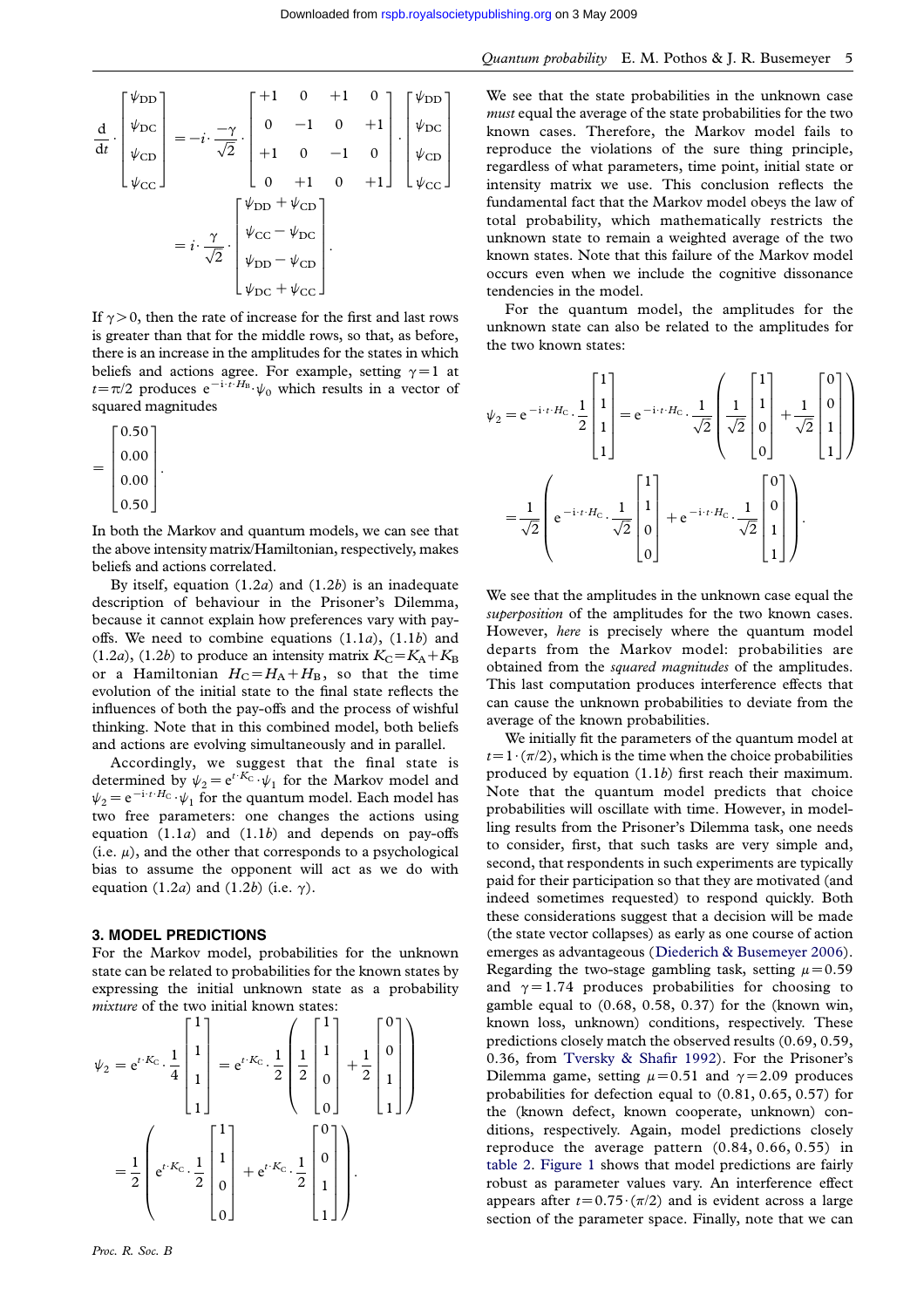

Figure 1.  $(a-f)$  The probability of defection under the unknown condition minus the average for the two known conditions, at six time points (note that time incorporates a factor of  $\pi/2$ ; (a) time=0.75, (b) time=1.00, (c) time=1.25, (d) time=1.50, (e) time=1.75, (f) time=2.00). Negative values (blue) typically indicate an interference effect in the predicted direction.

relax the assumption that participants will make a decision at the same time point (we thank a reviewer for this observation). To allow for this possibility, we assumed a gamma distribution of decision times with a range from  $t=0.50 \cdot (\pi/2)$  to  $2 \cdot (\pi/2)$  and a mode at  $t=1 \cdot (\pi/2)$ . We refitted the model using the mean choice probability averaged over this distribution, and this produced very similar predicted results: (0.77, 0.64, 0.58) for the known defect, known cooperate and unknown conditions, respectively, in a Prisoner's Dilemma (with  $\mu$ =0.47 and  $\gamma$ =2.10).

Classical probability theory has been widely applied in understanding human choice behaviour. Accordingly, one can naturally wonder whether it is possible to salvage the Markov model. First, recall that the classical Markov model fails even when we allow for cognitive dissonance effects in this model. Second, the analyses above hold for any initial state,  $\psi_0$ , and any intensity matrix, K (not just the ones used above to motivate the model), but they are based on two main assumptions: the same initial state and the same intensity matrix are used across both known and unknown conditions. However, we can relax even these assumptions. Even if the initial state is not the same across conditions, the Markov model must predict that the marginal probability of defecting in the unknown condition (whatever mixture is used) is a convex combination of the two probabilities conditioned on the

known action of the opponent. This prediction is violated in the data of table 2. Furthermore, even if we change intensity matrices across conditions (using the  $K_A$  intensity matrix for known conditions and using the  $K<sub>C</sub>$  matrix for the unknown condition), the Markov model continues to satisfy the law [of total p](#page-2-0)robability because this change has absolutely no effect on the predicted probability of defection (the  $K_{\text{B}}$  matrix does not change the defection rate). Thus our tests of the Markov model are very robust.

## 4. CONCLUDING COMMENTS

In this work, we considered empirical results that have been a focal point in the controversy over whether classical probability theory is an appropriate framework for modelling cognition or not. Tversky, Shafir, Kahneman and colleagues have argued that the cognitive system is generally sensitive to environmental statistics, but is also routinely influenced by heuristics and biases that can violate the prescription from probability theory (Tversky & Kahneman 1983; Tversky & Shafir 1992; cf. Gigerenzer 1996). This position has had a massive influence not only on psychology, but also on management sciences and economics, culminating in a Nobel Prize [award to](#page-8-0) [Kahneman. Mor](#page-8-0)e[over, findings such as](#page-8-0) the [violation of](#page-8-0) [the su](#page-8-0)re thing principle in the Prisoner's Dilemma have led researchers to raise fundamental questions about the nature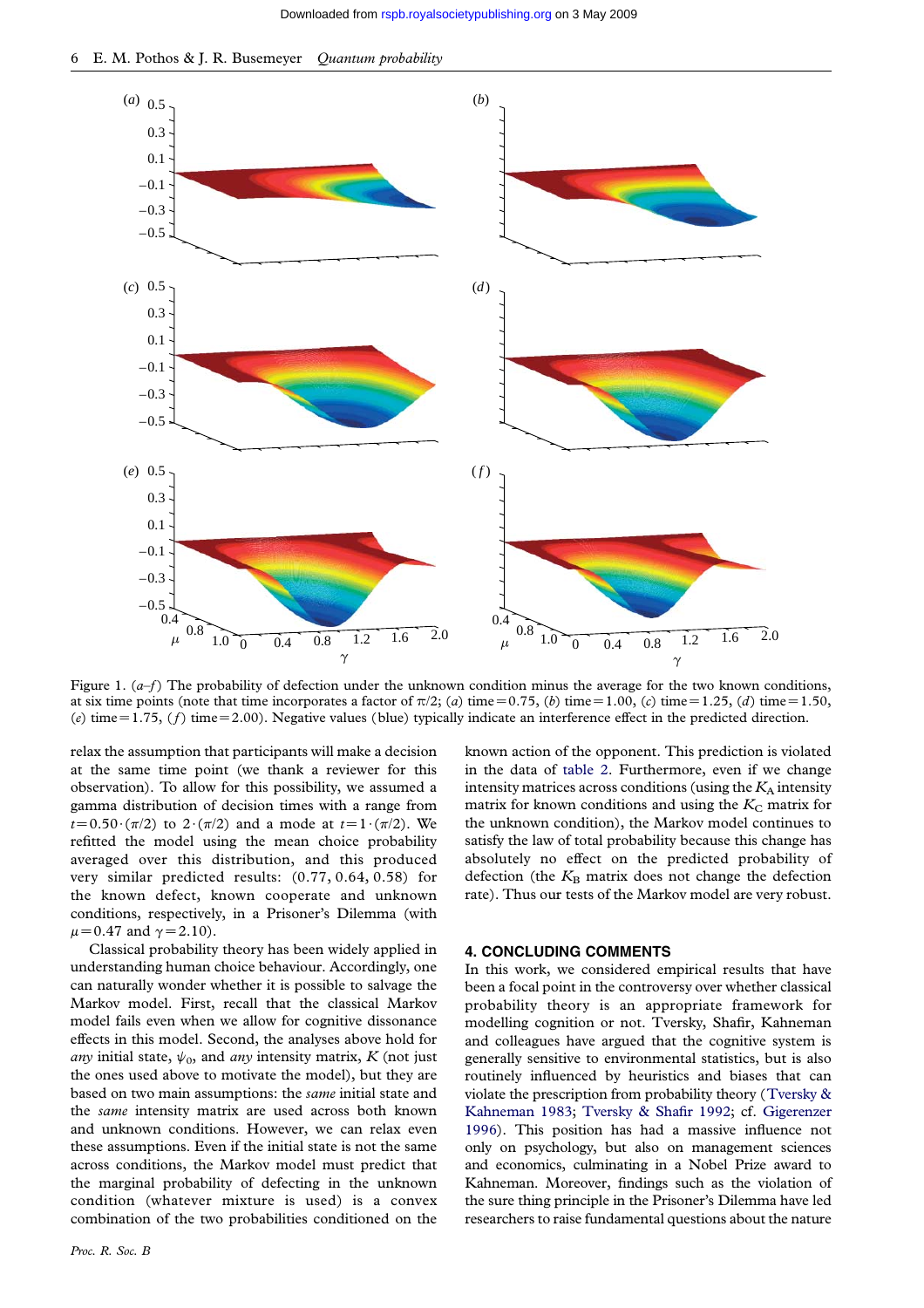<span id="page-7-0"></span>of human cognition (for example, what does [it mean to be](http://rspb.royalsocietypublishing.org/) rational? Oaksford & Chater 1994).

In this work, we adopted a different approach from the heuristics and biases advocated by Tversky, Kahneman and Shafir. We propose that human cognition can and should b[e modelled within a prob](#page-8-0)abilistic framework, but classical probability theory is too restrictive to fully describe human cognition. Accordingly, we explored a model based on quantum probability, which can subsume classical probability, as a special case. The main problems in developing a convincing cognitive quantum probability model are to determine an appropriate Hilbert space and Hamiltonian. We attempted to present a satisfactory prescriptive approach to deal with these problems and so encourage the development of other quantum probability models in cognitive science. For example, the Hamiltonian is derived directly from the parameters of the problem (e.g. the pay-offs associated with different actions) and known general principles of cognition (e.g. reducing cognitive dissonance). Importantly, our model works: it is able to account for violations of the sure thing principle in the Prisoner's Dilemma and the two-stage gambling task and leads to close fits to empirical data.

Quantum probability provides a promising framework for modelling human decision-making. First, we can think of the set of basis states as a set of preference orders over actions. According to a Markov process, an individual is committed to exactly one preference order at any moment in time, although it can change from time to time. According to a quantum process, an individual experiences a superposition of all these orders, and at any moment the person remains uncommitted to any specific order. This is an intriguing perspective on human cognition, which may shed light on the functional role of different modes of memory and learning (cf. Atallah et al. 2004). Second, Schrödinger's equation predicts a periodic oscillation of the propensity to perform one action (assuming that the decision-maker can be persuaded to extend the decision time beyond the first cycle of the process), which is broadly analogous to the electroencephalography signals recorded from participants engaged in choice tasks (cf. Haggard & Eimer 1999). Only after preferences are revealed does the process collapse onto exactly one preference order. This contrasts with time development in the Markov model, whereby the system monotonically converges [to its final](#page-8-0) [state. Third,](#page-8-0) quantum probability models allow interference effects that can make the probability of the disjunction of two events to be lower than the probability of either event individually (see also Khrennikov 2004). Such interference effects are ubiquitous in psychology, but incompatible with Markov models, which are constrained by classical probability laws. Fourth, 'back-to-back' measurements on the same decision will p[roduce the same r](#page-8-0)esult in a quantum system (because of state reduction), which agrees with what people do (Atmanspacher et al. 2004). However, back-to-back choices remain probabilistic in classical random utility models, which is not what people do. Finally, recent results in computer science have shown quantum computation to be fundamentally faster compared with classical computation, for certain problems (Nielsen & Chuang 2000). Perhaps the success of human cognition can be partly explained by its use of quantum principles.

This research was partly supported by ESRC grant R000222655 to E.M.P. and NIMH R01 MH068346 and NSF MMS SES 0753164 to J.R.B. We would like to thank Chris Isham, Smaragda Kessari and Tim Hollowood.

## REFERENCES

- Aerts, D. & Aerts, S. 1994 Applications of quantum statistics in psychological studies of decision processes. Found. Sci. 1, 85–97.
- Aerts, D. & Gabora, L. 2005a A theory of concepts and their combinations I: the structure of the sets of contexts and properties. Kybernetes 34, 151–175. (doi:10.1108/ 03684920510699972)
- Aerts, D. & Gabora, L. 2005b A theory of concepts and their combinations II: a Hilbert space representation. Kybernetes 34, 192–220. (doi:10.1108/03684920510575807)
- Aerts, D., Broekaerst, J. & Smets, S. 2004 [A quantum](http://dx.doi.org/doi:10.1108/03684920510699972) [structure description](http://dx.doi.org/doi:10.1108/03684920510699972) of the liar paradox. Int. J. Theor. Phys. 38, 3231–3239. (doi:10.1023/A:1026686316673)
- Aerts, D., Broekaert, J. & Gabora, L. In press. A case for applying an a[bstracted quantum formalism to co](http://dx.doi.org/doi:10.1108/03684920510575807)gnition. New Ideas Psychol.
- Anderson, J. R., Matessa, M. & Lebiere, C. 1997 ACT-R: a theory of higher level [cognition and its relation to visu](http://dx.doi.org/doi:10.1023/A:1026686316673)al attention. Hum. Comput. Interact. 12, 439–462. (doi:10. 1207/s15327051hci1204\_5)
- Atallah, H. E., Frank, M. J. & O'Reilly, R. C. 2004 Hippocampus, cortex, and basal ganglia: insights from computational models of complementary learning systems. Neurobiol. Learn. Mem. 82, 253-267. ([doi:10.](http://dx.doi.org/doi:10.1207/s15327051hci1204_5) [1016/j.nlm.2004.06.004\)](http://dx.doi.org/doi:10.1207/s15327051hci1204_5)
- Atmanspacher, H., Römer, H. & Walach, H. 2002 Weak quantum theory: complementarity and entanglement in physics and beyond. Found. Phys. 32, 379–406.
- Atmanspacher, H., Filk, T. & Römer, H. 2004 Q[uantum](http://dx.doi.org/doi:10.1016/j.nlm.2004.06.004) [Zeno features of bistab](http://dx.doi.org/doi:10.1016/j.nlm.2004.06.004)le perception. Biol. Cybern. 90, 33–40. (doi:10.1007/s00422-003-0436-4)
- Axelrod, R. & Hamilton, W. D. 1981 The evolution of cooperation. Science 211, 1390–1396. (doi:10.1126/ science.7466396)
- Bordley, R. F. 1998 Quantum mechanical and human violatio[ns of compound probability princ](http://dx.doi.org/doi:10.1007/s00422-003-0436-4)iples: toward a generalized Heisenberg uncertainty principle. [Oper.](http://dx.doi.org/doi:10.1126/science.7466396) [Res.](http://dx.doi.org/doi:10.1126/science.7466396) 46, 923–926. (doi:10.1287/opre.46.6.923)
- Br[uza, P., Widdows,](http://dx.doi.org/doi:10.1126/science.7466396) D. & Woods, J. 2008 A quantum logic of down below. In Handbook of quantum logic, quantum structures, and quantum computation, vol. 2 (eds K. Engesser, D. Gabbay & D. Lehmann), pp. 625–660. Amsterdam, T[he Netherlands: Elsevier.](http://dx.doi.org/doi:10.1287/opre.46.6.923)
- Busemeyer, J. R., Matthew, M. & Wang, Z. A. 2006a Quantum game theory explanation of disjunction effects. In Proc. 28th Annual Conf. of the Cognitive Science Society (eds R. Sun & N. Miyake), pp. 131–135. Mahwah, NJ: Erlbaum.
- Busemeyer, J. R., Wang, Z. & Townsend, J. T. 2006b Quantum dynamics of human decision-making. *J. Math.* Psychol. 50, 220–241. (doi:10.1016/j.jmp.2006.01.003)
- Chater, N. 1999 The search for simplicity: a fundamental cognitive principle? Q. J. Exp. Psychol. A 52, 273-302. (doi:10.1080/027249899391070)
- Chater, N., Vlaev, I. & Grinberg, M. 2008 A new consequence of Simps[on's paradox: stable cooperation](http://dx.doi.org/doi:10.1016/j.jmp.2006.01.003) in one-shot Prisoner's Dilemma from populations of individualistic learners. *J. Exp. Psychol. Gen.* 137, 403-421. ([doi:10.1037/0096-3445.137.3.4](http://dx.doi.org/doi:10.1080/027249899391070)03)
- Croson, R. 1999 The disjunction effect and reason-based choice in games. Organ. Behav. Hum. Decis. Process. 80, 118–133. (doi:10.1006/obhd.1999.2846)